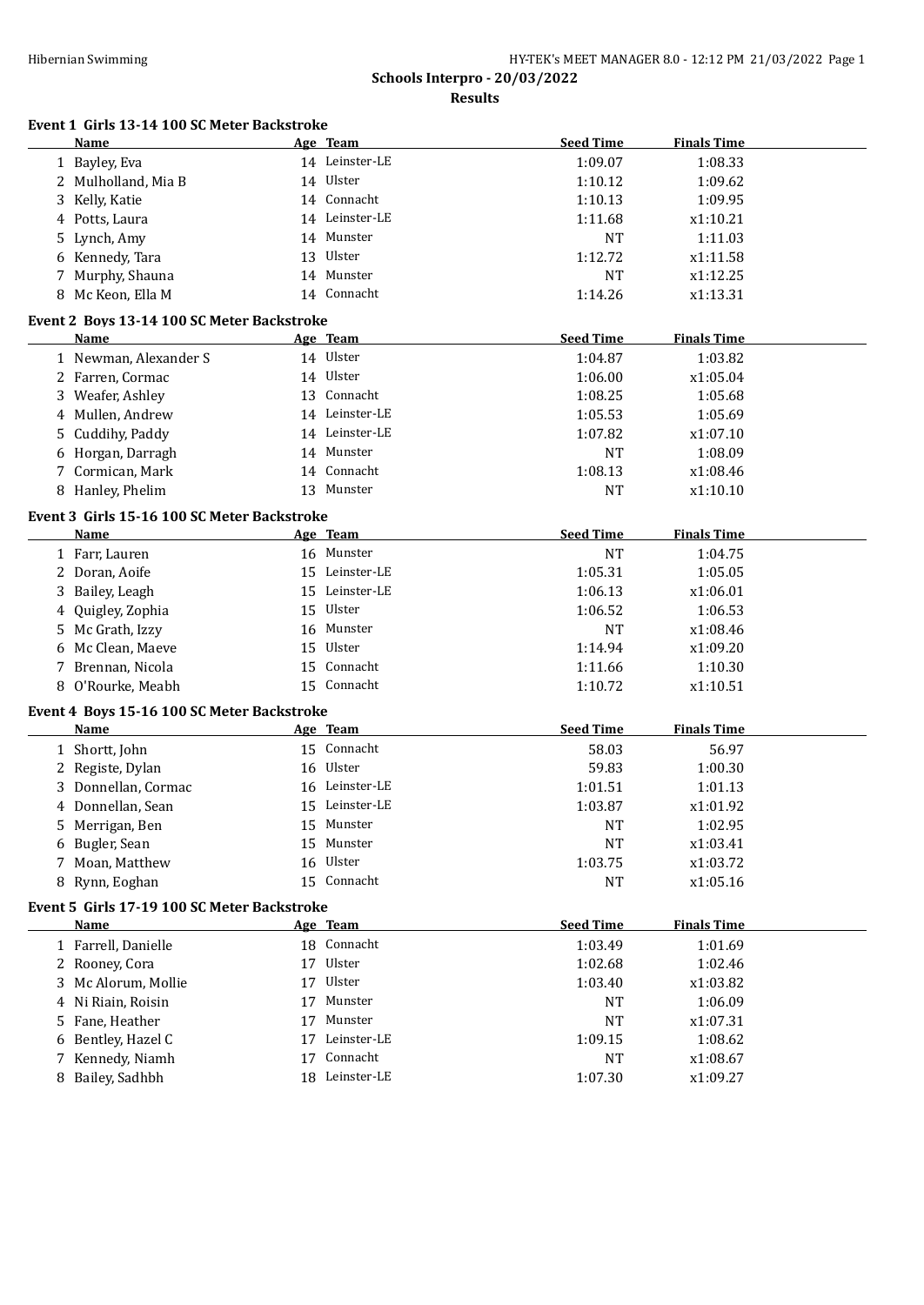| Event 6 Boys 17-19 100 SC Meter Backstroke<br>Name |    | Age Team                   | <b>Seed Time</b> | <b>Finals Time</b>   |
|----------------------------------------------------|----|----------------------------|------------------|----------------------|
| 1 Barnes, Adam                                     |    | 17 Ulster                  | 56.20            | 57.33                |
| 2 Cassidy, Charlie                                 |    | 17 Munster                 | <b>NT</b>        | 57.73                |
| Duda, Philip<br>3                                  |    | 17 Connacht                | 58.18            | 58.14                |
| Colgan, Adam J<br>4                                | 17 | Ulster                     | 59.40            | x59.37               |
| Keogh, Michael<br>5                                |    | 18 Leinster-LE             | 59.94            | 59.95                |
| Noonan, Senan<br>6                                 |    | 18 Leinster-LE             | 1:00.89          | x1:00.63             |
| 7 Woolley, James                                   |    | 17 Connacht                | 1:02.33          | x1:02.57             |
| 8 Wilmott, Ben                                     |    | 18 Munster                 | <b>NT</b>        | x1:03.11             |
| Event 7 Girls 13-14 100 SC Meter Breaststroke      |    |                            |                  |                      |
| Name                                               |    | Age Team                   | <b>Seed Time</b> | <b>Finals Time</b>   |
| 1 Connery, Niamh                                   |    | 13 Connacht                | 1:16.72          | 1:15.96              |
| 2 O'Brien, Lucy                                    |    | 13 Munster                 | <b>NT</b>        | 1:16.10              |
| Campbell, Ellie<br>3.                              |    | 14 Leinster-LE             | 1:17.48          | 1:16.37              |
| 4 Dunne, Lexi                                      |    | 13 Munster                 | <b>NT</b>        | x1:19.13             |
| Walker, Georgina G<br>5                            |    | 13 Ulster                  | 1:40.46          | 1:19.65              |
| 6 Allende, Abril                                   |    | 13 Leinster-LE             | 1:20.06          | x1:19.88             |
| 7 Ryan, Jane                                       |    | 14 Connacht                | 1:17.48          | x1:20.15             |
| 8 Burns-Atkin, Lauren                              |    | 14 Ulster                  | 1:22.19          | x1:23.35             |
| Event 8 Boys 13-14 100 SC Meter Breaststroke       |    |                            |                  |                      |
| <b>Name</b>                                        |    | Age Team                   | <b>Seed Time</b> | <b>Finals Time</b>   |
| 1 Wilson, Ben                                      |    | 14 Ulster                  | 1:24.44          | 1:15.73              |
| 2 Mc Combe, Ross                                   |    | 14 Ulster                  | 1:24.67          | x1:16.23             |
| O'Brien, Cathal<br>3                               |    | 14 Munster                 | <b>NT</b>        | 1:16.40              |
| Corbett, Conor<br>4                                |    | 14 Leinster-LE             | 1:19.22          | 1:16.93              |
| Hanley, Pierce<br>5                                |    | 14 Munster                 | <b>NT</b>        | x1:18.59             |
| 6 Clarke, Levi                                     |    | 14 Leinster-LE             | 1:20.38          | x1:20.77             |
| 7 O'Brien, Christian                               |    | 14 Connacht                | 1:23.96          | 1:22.83              |
| 8 Kelleher, Eoin                                   |    | 14 Connacht                | 1:25.57          | x1:24.71             |
| Event 9 Girls 15-16 100 SC Meter Breaststroke      |    |                            |                  |                      |
| Name                                               |    | Age Team                   | <b>Seed Time</b> | <b>Finals Time</b>   |
| 1 Kidney, Isabel                                   |    | 15 Munster                 | <b>NT</b>        | 1:13.61              |
| 2 Jones, Megan                                     |    | 16 Leinster-LE             | 1:15.04          | 1:14.05              |
|                                                    |    |                            |                  |                      |
|                                                    |    | 16 Ulster                  | 1:14.45          |                      |
| *3 Mc Namara, Ava R                                |    |                            |                  | 1:16.38              |
| *3 Noble, Amy<br>5                                 | 15 | 15 Leinster-LE<br>Munster  | 1:15.44<br>NT    | x1:16.38             |
| O'Shea, Michelle                                   | 16 | Ulster                     | 1:15.85          | x1:17.73<br>x1:18.45 |
| 6 Mc Dade, Anna                                    |    |                            |                  |                      |
| 7 Mc Cormack, Rionagh                              |    | 15 Connacht<br>15 Connacht | 1:20.55          | 1:19.04              |
| 8 Joyce, Isabel                                    |    |                            | 1:23.74          | x1:22.87             |
| Event 10 Boys 15-16 100 SC Meter Breaststroke      |    |                            |                  |                      |
| <b>Name</b>                                        |    | Age Team                   | <b>Seed Time</b> | <b>Finals Time</b>   |
| 1 Cummings, Benji                                  |    | 16 Ulster                  | 1:05.90          | 1:04.62              |
| 2 O'Connor, Liam                                   |    | 16 Leinster-LE             | 1:06.03          | 1:05.55              |
| Cowgill, Lorcan<br>3.                              |    | 16 Ulster                  | 1:09.80          | x1:09.12             |
| 4 Harvey, Senan                                    |    | 16 Munster                 | NT               | 1:11.60              |
| Delaney, Jack<br>5                                 |    | 16 Connacht                | 1:13.05          | 1:12.31              |
| Geng, Kaelan<br>6<br>Fan, Logan<br>7               |    | 16 Connacht<br>16 Munster  | 1:13.60<br>NT    | x1:12.77<br>x1:15.80 |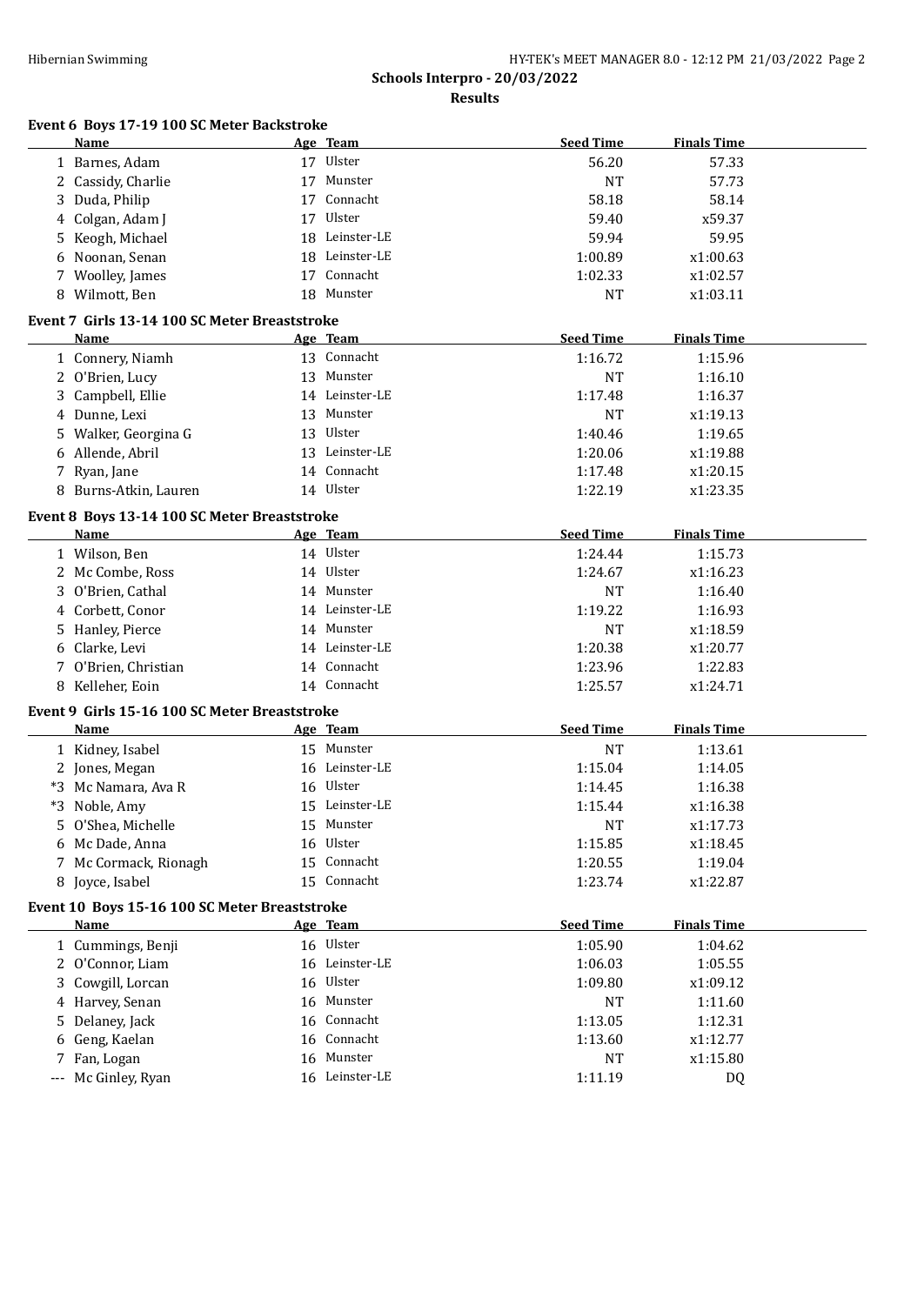|    | Event 11 Girls 17-19 100 SC Meter Breaststroke<br>Name |    | Age Team                | <b>Seed Time</b>    | <b>Finals Time</b>      |
|----|--------------------------------------------------------|----|-------------------------|---------------------|-------------------------|
|    | 1 Mc Cartney, Ellie                                    |    | 17 Ulster               | 1:09.26             | 1:10.46                 |
|    | 2 Urry, Amelia B                                       |    | 17 Ulster               | 1:14.16             | x1:14.42                |
|    | 3 Ni Riain, Roisin                                     | 17 | Munster                 | <b>NT</b>           | 1:18.86                 |
|    | 4 Carroll, Anna                                        | 17 | Munster                 | <b>NT</b>           | x1:19.06                |
|    | 5 Bentley, Hazel C                                     | 17 | Leinster-LE             | <b>NT</b>           | 1:19.47                 |
|    | 6 Donnelly, Evelyn                                     | 18 | Leinster-LE             | 1:19.65             | x1:20.49                |
|    | 7 Liptrot, Rebecca                                     | 18 | Connacht                | 1:23.66             | 1:22.39                 |
|    | 8 O'Boyle, Karen                                       |    | 17 Connacht             | 1:26.90             | x1:27.17                |
|    |                                                        |    |                         |                     |                         |
|    | Event 12 Boys 17-19 100 SC Meter Breaststroke<br>Name  |    | Age Team                | <b>Seed Time</b>    | <b>Finals Time</b>      |
|    |                                                        |    | 17 Ulster               |                     |                         |
|    | 1 Hand, Matthew                                        |    |                         | 1:03.40             | 1:03.89                 |
|    | 2 Wilson, Adam W                                       | 18 | Ulster                  | 1:04.23             | x1:04.88                |
| 3  | Rayan, Ali                                             |    | 17 Leinster-LE          | 1:07.58             | 1:06.23                 |
|    | 4 Curley, Patrick                                      | 18 | Leinster-LE             | 1:07.40             | x1:08.56                |
| 5. | Cooke, Aongus                                          | 17 | Munster                 | <b>NT</b>           | 1:08.86                 |
| 6  | Carrig, Jack                                           | 17 | Munster                 | <b>NT</b>           | x1:09.12                |
|    | 7 Coogan, Alfie                                        | 18 | Connacht                | 1:11.56             | 1:10.01                 |
|    | 8 Lennon, David                                        |    | 17 Connacht             | 1:11.94             | x1:10.64                |
|    | Event 13 Girls 13-19 400 SC Meter Freestyle            |    |                         |                     |                         |
|    | <b>Name</b>                                            |    | Age Team                | <b>Seed Time</b>    | <b>Finals Time</b>      |
|    | 1 Davison, Grace                                       |    | 15 Ulster               | 4:27.85             | 4:20.84                 |
|    | 2 O;shea, Hannah                                       | 17 | Munster                 | <b>NT</b>           | 4:28.04                 |
|    | 3 Mc Namara, Ava R                                     | 16 | Ulster                  | 4:33.72             | x4:41.89                |
|    | 4 Griffin, Carol                                       | 17 | Connacht                | 4:47.24             | 4:50.50                 |
|    | 5 Bentley, Hazel C                                     | 17 | Leinster-LE             | <b>NT</b>           | 4:53.66                 |
|    | 6 Deely, Lauren                                        | 17 | Connacht                | 4:54.52             | x4:54.14                |
|    | --- Hodgins, Grace S                                   |    | 17 Leinster-LE          | 4:24.85             | DQ                      |
|    |                                                        |    |                         |                     |                         |
|    | Event 14 Boys 13-19 400 SC Meter Freestyle             |    |                         |                     |                         |
|    | Name                                                   |    | Age Team                | <b>Seed Time</b>    | <b>Finals Time</b>      |
|    | 1 Bailey, Evan                                         |    | 17 Leinster-LE          | 3:59.01             | 3:56.48                 |
|    | 2 O'Brien, Denis                                       |    | 15 Munster              | <b>NT</b>           | 4:05.45                 |
| 3  | Colgan, Adam J                                         |    | 17 Ulster               | 4:05.20             | 4:07.14                 |
|    | 4 Fahey, Ronan                                         |    | 17 Leinster-LE          | 4:06.17             | x4:09.12                |
|    |                                                        |    |                         |                     |                         |
| 5  | Edgar, Daniel                                          |    | 17 Ulster               | <b>NT</b>           | x4:15.63                |
|    | 6 Mc Aleer, Aleksandr                                  |    | 16 Connacht             | <b>NT</b>           | 4:17.23                 |
|    | 7 Rusk, Darragh                                        |    | 17 Connacht             | 4:23.89             | x4:32.16                |
|    | Event 15 Girls 13-14 200 SC Meter Freestyle Relay      |    |                         |                     |                         |
|    | <b>Team</b>                                            |    | <b>Relay</b>            | <b>Seed Time</b>    | <b>Finals Time</b>      |
|    | 1 Leinster-LE                                          |    | A                       | 1:53.78             | 1:52.83                 |
|    | 1) Jones, Ava 14                                       |    | 2) Bayley, Eva 14       | 3) Lee, Kate 14     | 4) Potts, Laura 14      |
|    | 2 Munster                                              |    | A                       | NT                  | 1:56.95                 |
|    | 1) Mc Grath, Lauren 14                                 |    | 2) Greenslade, Lucy 14  | 3) O'Brien, Lucy 13 | 4) Dunne, Lexi 13       |
|    | 3 Connacht                                             |    | B                       | <b>NT</b>           | 1:56.99                 |
|    | 1) Kelly, Katie 14                                     |    | 2) Connell, Leah 14     | 3) Ryan, Jane 14    | 4) Flanagan, Keela 14   |
|    | 4 Ulster                                               |    | A                       | <b>NT</b>           | 1:57.50                 |
|    | 1) Walker, Georgina G 13                               |    | 2) Dempsey, Alisia N 13 | 3) Kennedy, Tara 13 | 4) Cochrane, Grace E 14 |
|    | 5 Ulster                                               |    | B                       | <b>NT</b>           | x2:01.55                |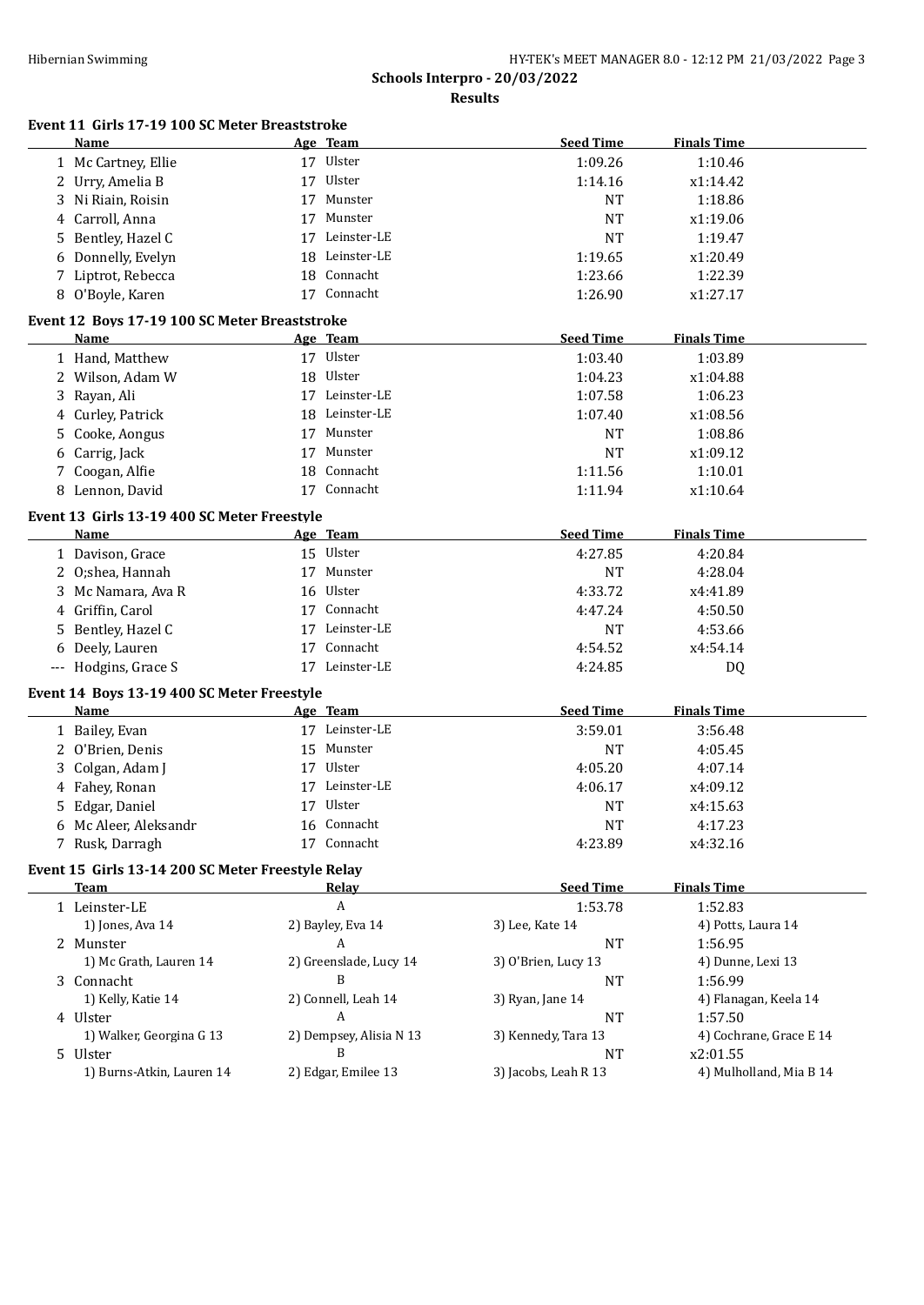**Schools Interpro - 20/03/2022 Results**

| <b>Team</b>                                       | Relay                     | <b>Seed Time</b>       | <b>Finals Time</b>               |
|---------------------------------------------------|---------------------------|------------------------|----------------------------------|
| 1 Leinster-LE                                     | A                         | 1:51.72                | 1:48.80                          |
| 1) Mc Carthy, Donnacha 14                         | 2) Cuddihy, Paddy 14      | 3) Middleton, Ian 14   | 4) Mullen, Andrew 14             |
| 2 Ulster                                          | A                         | NT                     | 1:49.29                          |
| 1) Newman, Alexander S 14                         | 2) Farren, Cormac 14      | 3) Wilson, Ben 14      | 4) Griffin, Ryan 14              |
| 3 Connacht                                        | B                         | NT                     | 1:49.78                          |
| 1) Mc Glue, Oisin 14                              | 2) Cormican, Mark 14      | 3) O'Rourke, Tom 14    | 4) Weafer, Ashley 13             |
| 4 Munster                                         | Α                         | <b>NT</b>              | 1:50.15                          |
| 1) Power, Luca 14                                 | 2) O'Leary, David 14      | 3) Hanley, Pierce 14   | 4) Horgan, Darragh 14            |
| Event 17 Girls 15-16 200 SC Meter Freestyle Relay |                           |                        |                                  |
| <b>Team</b>                                       | Relay                     | <b>Seed Time</b>       | <b>Finals Time</b>               |
| 1 Leinster-LE                                     | A                         | 1:51.47                | 1:48.13                          |
| 1) Allen, Naoise 16                               | 2) Bailey, Leagh 15       | 3) Noble, Amy 15       | 4) O'Bric, Molly 16              |
| 2 Ulster                                          | A                         | NT                     | 1:49.34                          |
| 1) Davison, Grace 15                              | 2) Miskelly, Olivia E 15  | 3) Quigley, Zophia 15  | 4) Whitten, Rosie 15             |
| 3 Ulster                                          | B                         | <b>NT</b>              | x1:53.65                         |
| 1) Burns-Atkin, Alana 16                          | 2) Mc Clean, Maeve 15     | 3) Mc Dade, Anna 16    | 4) Mc Namara, Ava R 16           |
| 4 Munster                                         | A                         | NT                     | 1:54.17                          |
| 1) Farr, Lauren 16                                | 2) Buckley, Marguerite 16 | 3) O'Shea, Michelle 15 | 4) Mc Grath, Izzy 16             |
| 5 Connacht                                        | $\mathbf{B}$              | <b>NT</b>              | 1:54.51                          |
| 1) Waters, Katie 16                               | 2) Currie, Olivia 15      | 3) Moran, Lorraine 15  | 4) Powell, Ella 16               |
|                                                   |                           |                        |                                  |
| Event 18 Boys 15-16 200 SC Meter Freestyle Relay  |                           |                        |                                  |
| Team                                              | <u>Relav</u>              | <b>Seed Time</b>       | <b>Finals Time</b>               |
| 1 Munster                                         | $\boldsymbol{A}$          | <b>NT</b>              | 1:38.40                          |
| 1) Fitzgerald, Conor 16                           | 2) Switzer, Noah 15       | 3) O'Brien, Denis 15   | 4) Bugler, Sean 15               |
| 2 Ulster                                          | Α                         | <b>NT</b>              | 1:38.54                          |
| 1) Registe, Dylan 16                              | 2) Harvey, Daniel 15      | 3) Moan, Matthew 16    | 4) Cummings, Benji 16            |
| 3 Leinster-LE                                     | A                         | 1:43.04                | 1:40.44                          |
| 1) Morgan, Darragh 16                             | 2) Donnellan, Cormac 16   | 3) Mc Ginley, Ryan 16  | 4) O'Loughlin Brophy, Killian 16 |
| 4 Connacht                                        | B                         | <b>NT</b>              | 1:41.28                          |
| 1) Mc Aleer, Aleksandr 16                         | 2) Geng, Kaelan 16        | 3) Fagan, Kyle 16      | 4) Shortt, John 15               |
| 5 Ulster                                          | B                         | NT                     | x1:44.04                         |
| 1) Cowgill, Lorcan 16                             | 2) Green, James 15        | 3) Leggett, David 16   | 4) Murphy, Cillian 16            |
| Event 19 Girls 17-19 200 SC Meter Freestyle Relay |                           |                        |                                  |
| Team                                              | Relay                     | <b>Seed Time</b>       | <b>Finals Time</b>               |
| 1 Ulster                                          | A                         | <b>NT</b>              | 1:46.48                          |
| 1) Mc Alorum, Mollie 17                           | 2) Mc Cartney, Ellie 17   | 3) Rooney, Cora 17     | 4) Mc Kibbin, Ellie 18           |
| 2 Leinster-LE                                     | A                         | 1:51.27                | 1:51.22                          |
| 1) Trait, Naomi 19                                | 2) Bentley, Hazel C 17    | 3) Hodgins, Grace S 17 | 4) Bailey, Sadhbh 18             |
| 3 Munster                                         | A                         | NT                     | 1:51.69                          |
| 1) O;shea, Hannah 17                              | 2) O'Sullivan, Cathy 17   | 3) Carroll, Anna 17    | 4) Ni Riain, Roisin 17           |
| 4 Connacht                                        | R                         | NT                     | 1:52.10                          |
| 1) Deely, Lauren 17                               | 2) Griffin, Carol 17      | 3) Kennedy, Niamh 17   | 4) Farrell, Danielle 18          |
| Event 20 Boys 17-19 200 SC Meter Freestyle Relay  |                           |                        |                                  |
| Team                                              | <u>Relav</u>              | <b>Seed Time</b>       | <b>Finals Time</b>               |
| 1 Leinster-LE                                     | $\boldsymbol{A}$          | 1:36.99                | 1:33.00                          |
| 1) Bailey, Evan 17                                | 2) Winston, Harry 17      | 3) Lynch, Darragh 18   | 4) Mc Aviney, Brogan 19          |
|                                                   | A                         |                        |                                  |
| 2 Ulster                                          |                           | NT                     | 1:36.07                          |
| 1) Dunnion, Cody 18                               | 2) Sheedy, Liam 18        | 3) Barnes, Adam 17     | 4) Colgan, Adam J 17             |
|                                                   | B                         | NT                     | x1:38.81                         |
| 3 Ulster<br>1) Edgar, Daniel 17                   | 2) Hand, Matthew 17       | 3) Wilson, Adam W 18   | 4) Wright, Finlay J 18           |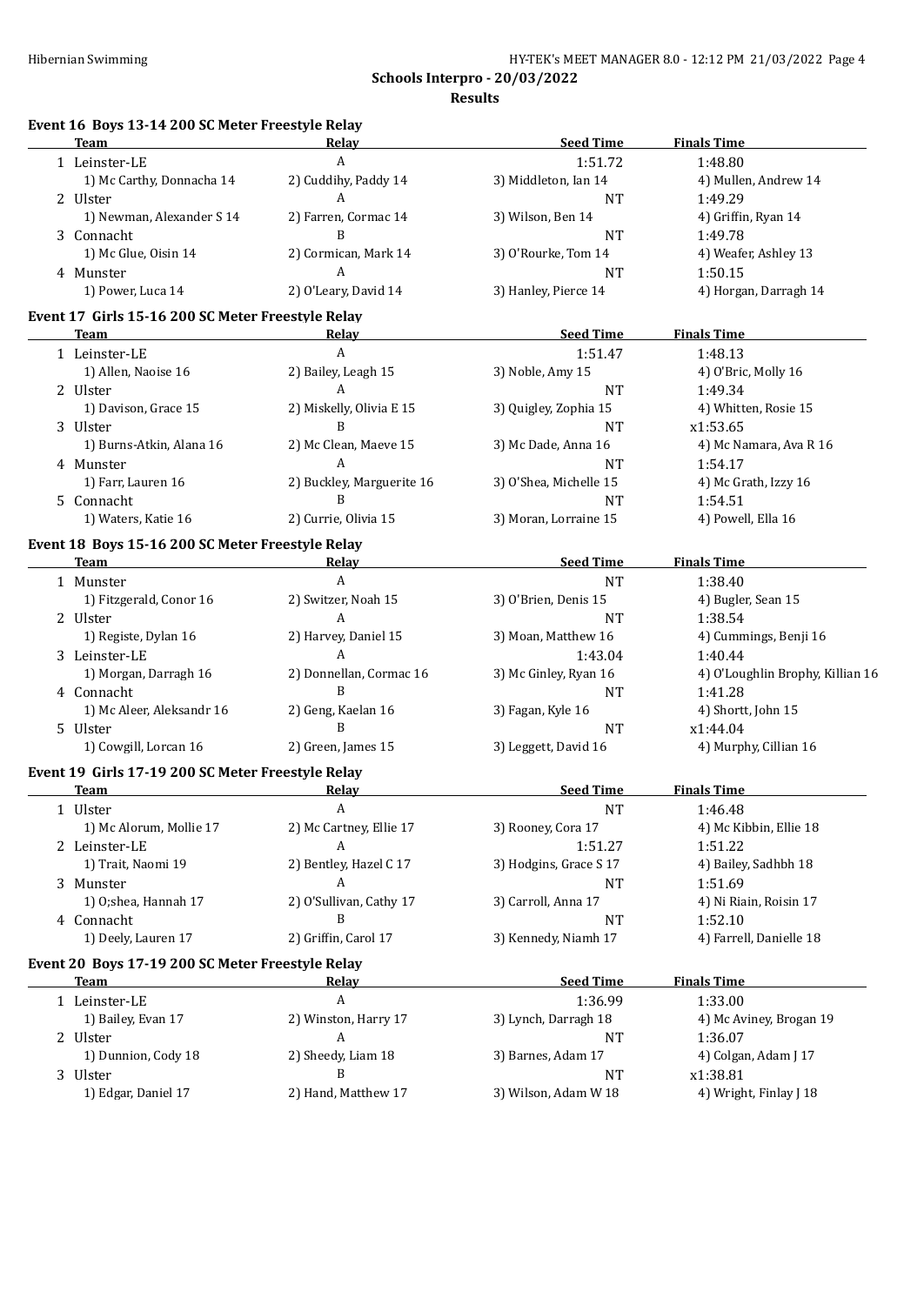## **Schools Interpro - 20/03/2022 Results**

|    | (Event 20 Boys 17-19 200 SC Meter Freestyle Relay)<br>Team |    | Relay              | <b>Seed Time</b>    | <b>Finals Time</b>     |
|----|------------------------------------------------------------|----|--------------------|---------------------|------------------------|
|    | 4 Munster                                                  |    | A                  | <b>NT</b>           | 1:39.39                |
|    | 1) Wilmott, Ben 18                                         |    | 2) Foley, Conor 18 | 3) Mason, Cian 17   | 4) Cassidy, Charlie 17 |
|    | 5 Connacht                                                 |    | B                  | <b>NT</b>           | 1:41.55                |
|    | 1) Woolley, James 17                                       |    | 2) Smith, Eamon 18 | 3) Kearney, Rian 17 | 4) Duda, Philip 17     |
|    | Event 21 Girls 13-14 200 SC Meter IM                       |    |                    |                     |                        |
|    | <b>Name</b>                                                |    | Age Team           | <b>Seed Time</b>    | <b>Finals Time</b>     |
|    | 1 Jones, Ava                                               |    | 14 Leinster-LE     | 2:24.08             | 2:23.81                |
|    | 2 Sech, Antonina                                           |    | 14 Munster         | <b>NT</b>           | 2:30.91                |
|    | 3 Campbell, Ellie                                          |    | 14 Leinster-LE     | 2:26.68             | x2:31.22               |
| 4  | Cochrane, Grace E                                          |    | 14 Ulster          | 2:31.69             | 2:32.77                |
| 5  | Dunne, Lexi                                                |    | 13 Munster         | <b>NT</b>           | x2:33.47               |
| 6  | Connell, Leah                                              |    | 14 Connacht        | 2:35.29             | 2:34.73                |
|    | --- Walker, Georgina G                                     |    | 13 Ulster          | 3:01.42             | DQ                     |
|    | Event 22 Boys 13-14 200 SC Meter IM                        |    |                    |                     |                        |
|    | Name                                                       |    | Age Team           | <b>Seed Time</b>    | <b>Finals Time</b>     |
|    | 1 Mc Carthy, Donnacha                                      |    | 14 Leinster-LE     | 2:24.94             | 2:24.81                |
|    | 2 Horgan, Darragh                                          |    | 14 Munster         | <b>NT</b>           | 2:25.48                |
|    | 3 Griffin, Ryan                                            |    | 14 Ulster          | 2:26.25             | 2:26.61                |
| 4  | Corbett, Conor                                             |    | 14 Leinster-LE     | 2:30.84             | x2:30.58               |
| 5. | Mawhinney, Bryn A                                          |    | 14 Ulster          | 2:39.97             | x2:32.72               |
| 6  | O'Rourke, Tom                                              |    | 14 Connacht        | 2:41.04             | 2:35.68                |
|    | 7 Dowling, Luke                                            |    | 13 Connacht        | <b>NT</b>           | x2:41.36               |
|    | Event 23 Girls 15-16 200 SC Meter IM                       |    |                    |                     |                        |
|    | <b>Name</b>                                                |    | Age Team           | <b>Seed Time</b>    | <b>Finals Time</b>     |
|    | 1 Davison, Grace                                           |    | 15 Ulster          | 2:17.50             | 2:16.66                |
|    | 2 Kidney, Isabel                                           |    | 15 Munster         | <b>NT</b>           | 2:24.49                |
|    | 3 Doran, Aoife                                             |    | 15 Leinster-LE     | 2:24.20             | 2:24.55                |
| 4  | Jones, Megan                                               |    | 16 Leinster-LE     | 2:25.67             | x2:28.80               |
| 5  | Miskelly, Olivia E                                         |    | 15 Ulster          | 2:29.93             | x2:29.12               |
| 6  | O'Shea, Michelle                                           |    | 15 Munster         | <b>NT</b>           | x2:32.04               |
| 7  | Waters, Katie                                              | 16 | Connacht           | 2:31.40             | 2:33.54                |
| 8  | Currie, Olivia                                             | 15 | Connacht           | 2:37.98             | x2:39.58               |
|    | Event 24 Boys 15-16 200 SC Meter IM                        |    |                    |                     |                        |
|    | <b>Name</b>                                                |    | Age Team           | <b>Seed Time</b>    | <b>Finals Time</b>     |
|    | 1 O'Connor, Liam                                           |    | 16 Leinster-LE     | 2:15.24             | 2:13.96                |
|    | 2 Cummings, Benji                                          |    | 16 Ulster          | 2:16.25             | 2:15.94                |
| 3  | Donnellan, Cormac                                          |    | 16 Leinster-LE     | 2:17.06             | x2:17.76               |
| 4  | Murphy, Cillian                                            |    | 16 Ulster          | 2:22.32             | x2:20.22               |
| 5  | Mc Aleer, Aleksandr                                        | 16 | Connacht           | 2:22.32             | 2:20.55                |
| 6  | Merrigan, Ben                                              | 15 | Munster            | <b>NT</b>           | 2:22.02                |
| 7  | Delaney, Jack                                              | 16 | Connacht           | 2:22.51             | x2:22.27               |
| 8  | Switzer, Noah                                              |    | 15 Munster         | NT                  | x2:28.32               |
|    | Event 25 Girls 17-19 200 SC Meter IM                       |    |                    |                     |                        |
|    | <b>Name</b>                                                |    | Age Team           | <b>Seed Time</b>    | <b>Finals Time</b>     |
|    | 1 Mc Cartney, Ellie                                        |    | 17 Ulster          | 2:15.14             | 2:16.11                |
|    | 2 Trait, Naomi                                             | 19 | Leinster-LE        | 2:22.22             | 2:22.09                |
|    | O;shea, Hannah                                             | 17 | Munster            | <b>NT</b>           | 2:24.83                |
|    | 4 Urry, Amelia B                                           |    | 17 Ulster          | 2:23.86             | x2:26.60               |
|    |                                                            |    |                    |                     |                        |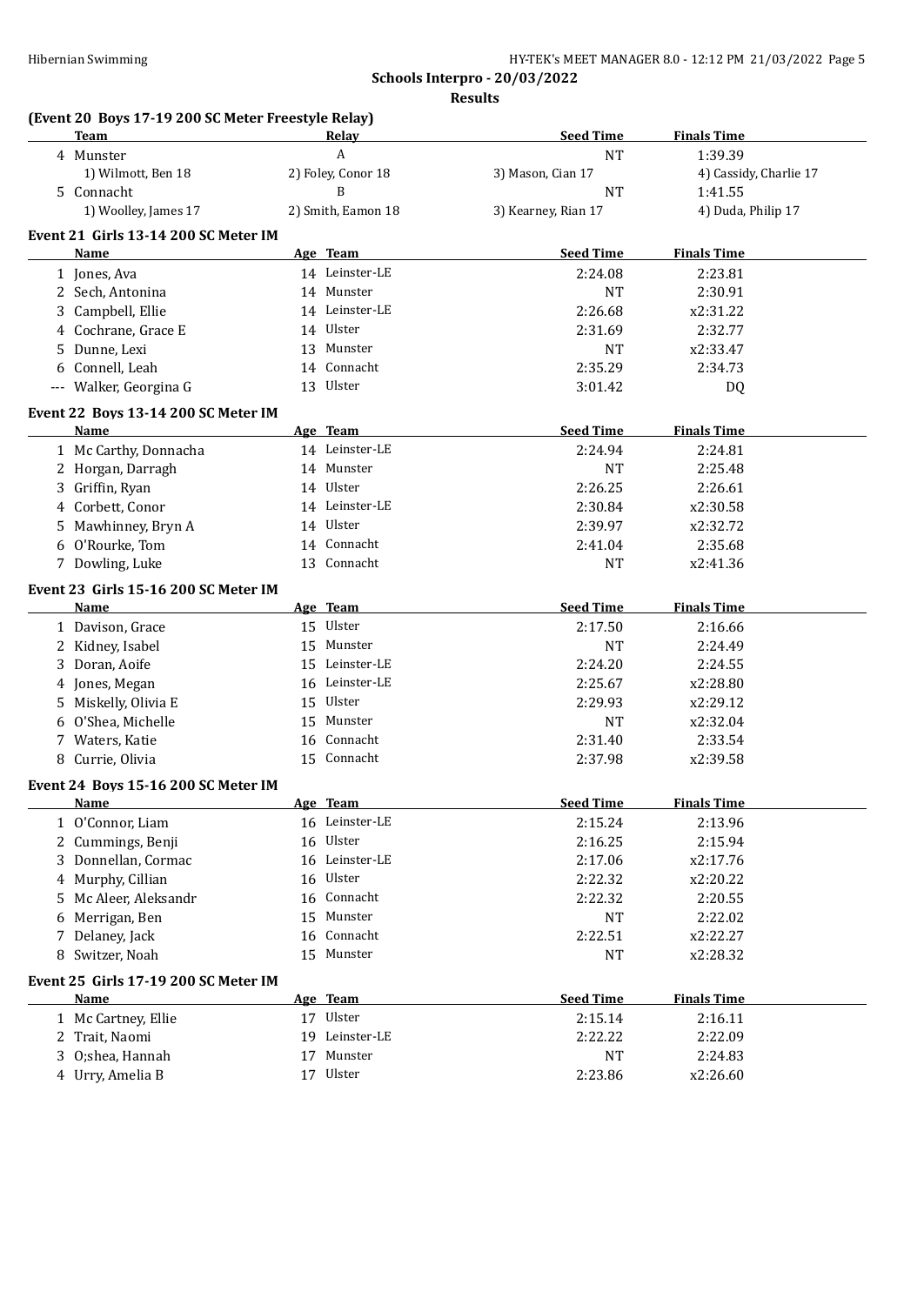## **(Event 25 Girls 17-19 200 SC Meter IM)**

|    | <b>Name</b>                                 | Age Team       | <b>Seed Time</b> | <b>Finals Time</b> |  |
|----|---------------------------------------------|----------------|------------------|--------------------|--|
|    | 5 Hodgins, Grace S                          | 17 Leinster-LE | 2:24.61          | x2:28.68           |  |
|    | 6 O'Connor, Hannah                          | 17 Munster     | <b>NT</b>        | x2:28.72           |  |
|    | 7 Deely, Lauren                             | 17 Connacht    | <b>NT</b>        | 2:44.29            |  |
|    | --- Griffin, Carol                          | 17 Connacht    | <b>NT</b>        | DQ                 |  |
|    | Event 26 Boys 17-19 200 SC Meter IM         |                |                  |                    |  |
|    | Name                                        | Age Team       | <b>Seed Time</b> | <b>Finals Time</b> |  |
|    | 1 Bailey, Evan                              | 17 Leinster-LE | 2:05.75          | 2:04.94            |  |
|    | 2 Hand, Matthew                             | 17 Ulster      | 2:06.13          | 2:06.65            |  |
|    | 3 Wilson, Adam W                            | 18 Ulster      | 2:05.91          | x2:08.11           |  |
| 4  | Cassidy, Charlie                            | 17 Munster     | NT               | 2:14.33            |  |
|    | 5 Cooke, Aongus                             | 17 Munster     | <b>NT</b>        | x2:15.41           |  |
| 6  | Fahey, Ronan                                | 17 Leinster-LE | 2:13.41          | x2:16.63           |  |
|    | 7 Coogan, Alfie                             | 18 Connacht    | 2:19.08          | 2:17.86            |  |
|    |                                             |                |                  |                    |  |
|    | Event 27 Girls 13-14 100 SC Meter Butterfly |                |                  |                    |  |
|    | Name                                        | Age Team       | <b>Seed Time</b> | <b>Finals Time</b> |  |
|    | 1 Bayley, Eva                               | 14 Leinster-LE | 1:06.66          | 1:05.86            |  |
|    | 2 O'Brien, Lucy                             | 13 Munster     | <b>NT</b>        | 1:08.65            |  |
|    | 3 Jacobs, Leah R                            | 13 Ulster      | <b>NT</b>        | 1:10.53            |  |
| 4  | Keane, Sarah                                | 13 Leinster-LE | <b>NT</b>        | x1:11.74           |  |
| 5. | Edgar, Emilee                               | 13 Ulster      | 1:11.36          | x1:11.83           |  |
|    | 6 Kelly, Katie                              | 14 Connacht    | 1:13.58          | 1:11.96            |  |
|    | 7 Flanagan, Keela                           | 14 Connacht    | 1:16.74          | x1:15.60           |  |
|    | Event 28 Boys 13-14 100 SC Meter Butterfly  |                |                  |                    |  |
|    | Name                                        | Age Team       | <b>Seed Time</b> | <b>Finals Time</b> |  |
|    | 1 Mc Carthy, Donnacha                       | 14 Leinster-LE | 1:06.61          | 1:04.99            |  |
|    | 2 Farren, Cormac                            | 14 Ulster      | 1:08.85          | 1:08.26            |  |
|    | 3 Mawhinney, Bryn A                         | 14 Ulster      | 1:11.05          | x1:08.50           |  |
|    | 4 Hanley, Phelim                            | 13 Munster     | <b>NT</b>        | 1:08.51            |  |
| 5. | Middleton, Ian                              | 14 Leinster-LE | 1:08.91          | x1:08.70           |  |
| 6  | Mc Glue, Oisin                              | 14 Connacht    | 1:11.80          | 1:10.71            |  |
|    | 7 Gunn, Dylan                               | 14 Munster     | <b>NT</b>        | x1:12.38           |  |
|    | 8 Mc Weeney, Senan                          | 14 Connacht    | 1:13.95          | x1:14.34           |  |
|    | Event 29 Girls 15-16 100 SC Meter Butterfly |                |                  |                    |  |
|    | Name                                        | Age Team       | <b>Seed Time</b> | <b>Finals Time</b> |  |
|    | 1 Burns-Atkin, Alana                        | 16 Ulster      | 1:04.29          | 1:03.73            |  |
|    | 2 Quigley, Zophia                           | 15 Ulster      | 1:05.27          | x1:05.36           |  |
|    | 3 Allen, Naoise                             | 16 Leinster-LE | 1:07.66          | 1:07.20            |  |
|    |                                             | 16 Munster     | <b>NT</b>        | 1:08.63            |  |
| 4  | <b>Buckley, Marguerite</b>                  | 15 Leinster-LE | 1:08.96          |                    |  |
| 5. | Noble, Amy<br>Mc Grath, Izzy                | 16 Munster     |                  | x1:09.50           |  |
| *6 |                                             | 16 Connacht    | <b>NT</b>        | x1:11.24           |  |
| *6 | Waters, Katie                               |                | 1:09.59          | 1:11.24            |  |
| 8  | Brennan, Sorcha                             | 16 Connacht    | 1:13.78          | x1:12.17           |  |
|    | Event 30 Boys 15-16 100 SC Meter Butterfly  |                |                  |                    |  |
|    | Name                                        | Age Team       | <b>Seed Time</b> | <b>Finals Time</b> |  |
|    | 1 Registe, Dylan                            | 16 Ulster      | 56.98            | 57.31              |  |
|    | 2 Fitzgerald, Conor                         | 16 Munster     | <b>NT</b>        | 58.33              |  |
| 3  | Donnellan, Sean                             | 15 Leinster-LE | 1:00.65          | 59.40              |  |
|    | 4 Leggett, David                            | 16 Ulster      | 1:01.03          | x1:01.34           |  |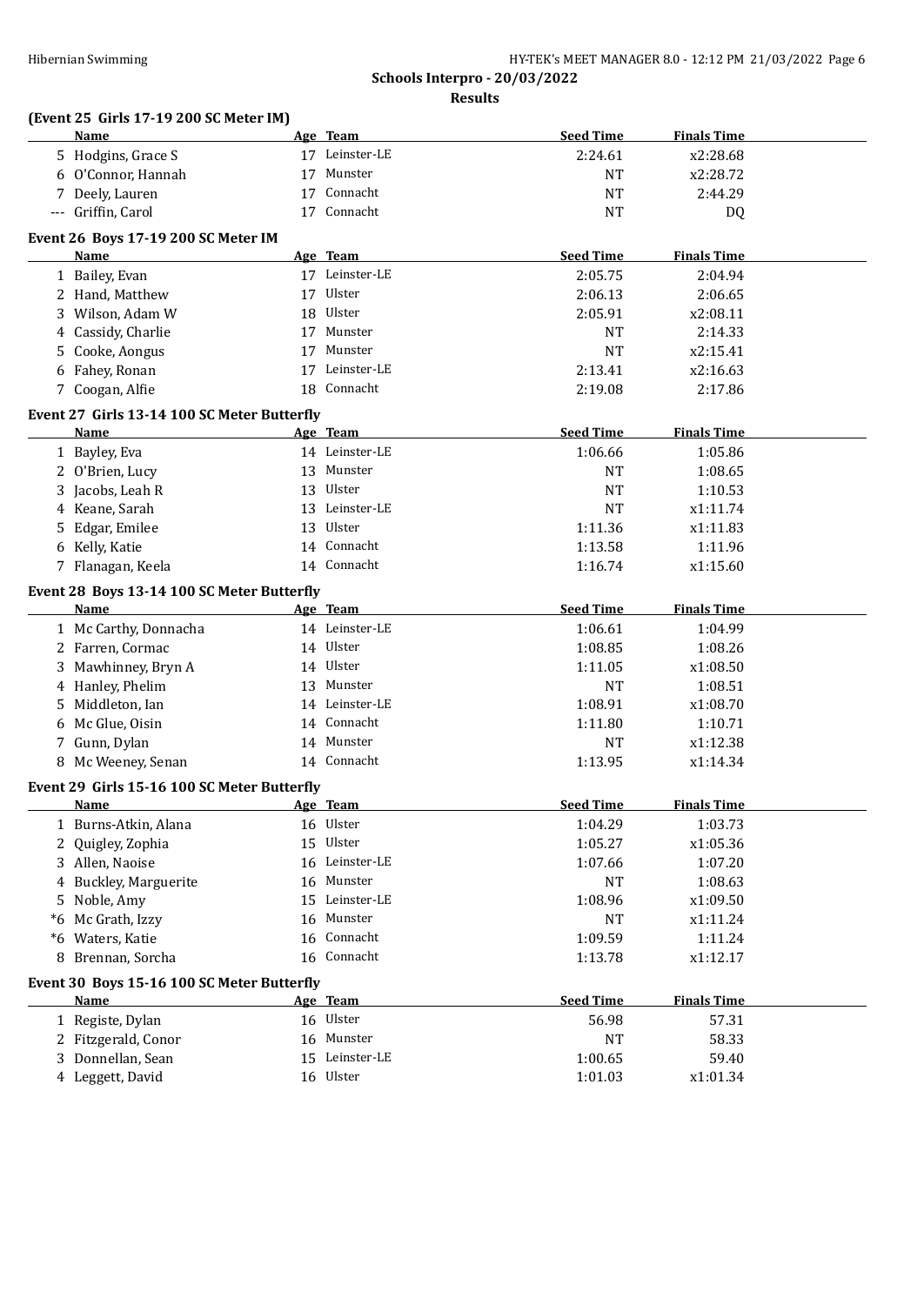| Hibernian Swimming                                        | HY-TEK's MEET MANAGER 8.0 - 12:12 PM 21/03/2022 Page 7 |                               |                    |  |  |
|-----------------------------------------------------------|--------------------------------------------------------|-------------------------------|--------------------|--|--|
|                                                           |                                                        | Schools Interpro - 20/03/2022 |                    |  |  |
|                                                           |                                                        | <b>Results</b>                |                    |  |  |
| (Event 30 Boys 15-16 100 SC Meter Butterfly)<br>Name      | Age Team                                               | <b>Seed Time</b>              | <b>Finals Time</b> |  |  |
| 5 Fagan, Kyle                                             | 16 Connacht                                            | 1:02.93                       | 1:02.11            |  |  |
| 6 Geng, Kaelan                                            | 16 Connacht                                            | 1:02.92                       | x1:02.43           |  |  |
| 7 O'Brien, Denis                                          | 15 Munster                                             | NT                            | x1:02.58           |  |  |
| 8 Peng, Aaron                                             | 16 Leinster-LE                                         | 1:02.97                       | x1:02.69           |  |  |
|                                                           |                                                        |                               |                    |  |  |
| Event 31 Girls 17-19 100 SC Meter Butterfly<br>Name       | Age Team                                               | <b>Seed Time</b>              | <b>Finals Time</b> |  |  |
| 1 Mc Kibbin, Ellie                                        | 18 Ulster                                              | 1:02.31                       | 1:03.14            |  |  |
| 2 Cox, Andrea S                                           | 19 Ulster                                              | 1:01.95                       | x1:03.82           |  |  |
| 3 Fane, Heather                                           | 17 Munster                                             | NT                            | 1:06.80            |  |  |
| 4 Hodgins, Grace S                                        | 17 Leinster-LE                                         | NT                            | 1:09.13            |  |  |
| 5 Daly, Caoimhe                                           | 18 Leinster-LE                                         | 1:08.78                       | x1:10.09           |  |  |
| 6 Gardiner, Ciara                                         | 17 Munster                                             | NT                            | x1:10.68           |  |  |
| 7 O'Donnell, Naoise                                       | 18 Connacht                                            | 1:09.80                       | 1:13.21            |  |  |
| 8 Hughes, Emma                                            | 17 Connacht                                            | 1:12.77                       | x1:14.30           |  |  |
|                                                           |                                                        |                               |                    |  |  |
| Event 32 Boys 17-19 100 SC Meter Butterfly<br><b>Name</b> | Age Team                                               | <b>Seed Time</b>              | <b>Finals Time</b> |  |  |
| 1 Bailey, Evan                                            | 17 Leinster-LE                                         | 54.84                         | 56.45              |  |  |
| 2 Mc Aviney, Brogan                                       | 19 Leinster-LE                                         | 56.95                         | x57.01             |  |  |
| 3 Wright, Finlay J                                        | 18 Ulster                                              | 58.64                         | 58.08              |  |  |
| 4 Mason, Cian                                             | 17 Munster                                             | NT                            | 1:00.46            |  |  |
| 5 Edgar, Daniel                                           | 17 Ulster                                              | 58.64                         | x1:01.40           |  |  |
| 6 Smith, Eamon                                            | 18 Connacht                                            | 1:02.56                       | 1:03.30            |  |  |
| 7 Woolley, James                                          | 17 Connacht                                            | 1:04.08                       | x1:06.19           |  |  |
|                                                           |                                                        |                               |                    |  |  |
| Event 33 Girls 13-14 100 SC Meter Freestyle<br>Name       | Age Team                                               | <b>Seed Time</b>              | <b>Finals Time</b> |  |  |
| 1 Jones, Ava                                              | 14 Leinster-LE                                         | 58.31                         | 58.81              |  |  |
| 2 Potts, Laura                                            | 14 Leinster-LE                                         | 1:02.39                       | x1:00.89           |  |  |
| 3 Cochrane, Grace E                                       | 14 Ulster                                              | 1:01.24                       | 1:02.08            |  |  |
| 4 Dempsey, Alisia N                                       | 13 Ulster                                              | 1:04.79                       | x1:04.53           |  |  |
| 5 Flanagan, Keela                                         | 14 Connacht                                            | 1:03.90                       | 1:04.65            |  |  |
| 6 Ryan, Jane                                              | 14 Connacht                                            | 1:04.13                       | x1:04.89           |  |  |
| 7 Mc Grath, Lauren                                        | 14 Munster                                             | NT                            | 1:05.24            |  |  |
| 8 Greenslade, Lucy                                        | 14 Munster                                             | <b>NT</b>                     | x1:05.80           |  |  |
|                                                           |                                                        |                               |                    |  |  |
| Event 34 Boys 13-14 100 SC Meter Freestyle                |                                                        |                               |                    |  |  |
| <u>Name</u>                                               | Age Team<br>13 Connacht                                | <b>Seed Time</b>              | <b>Finals Time</b> |  |  |
| 1 Weafer, Ashley<br>2 Power, Luca                         | 14 Munster                                             | 58.57                         | 57.20<br>57.55     |  |  |
|                                                           | 14 Ulster                                              | NT                            |                    |  |  |
| 3 Newman, Alexander S                                     | 14 Ulster                                              | 1:01.86<br>57.07              | 58.07<br>x58.80    |  |  |
| 4 Griffin, Ryan                                           | 14 Leinster-LE                                         |                               |                    |  |  |
| 5 Mullen, Andrew                                          | 14 Munster                                             | 1:00.11<br>NT                 | 1:00.09            |  |  |
| 6 O'Leary, David                                          | 14 Connacht                                            |                               | x1:00.34           |  |  |
| 7 O'Rourke, Tom<br>8 Middleton, Ian                       | 14 Leinster-LE                                         | 1:02.00                       | x1:01.10           |  |  |
|                                                           |                                                        | 1:00.88                       | x1:02.15           |  |  |
| Event 35 Girls 15-16 100 SC Meter Freestyle               |                                                        |                               |                    |  |  |
| Name                                                      | Age Team                                               | <b>Seed Time</b>              | <b>Finals Time</b> |  |  |
| 1 Davison, Grace                                          | 15 Ulster                                              | 57.44                         | 56.83              |  |  |
| 2 Whitten, Rosie                                          | 15 Ulster                                              | 58.81                         | x58.86             |  |  |
| 3 Allen, Naoise                                           | 16 Leinster-LE                                         | 58.78                         | 59.29              |  |  |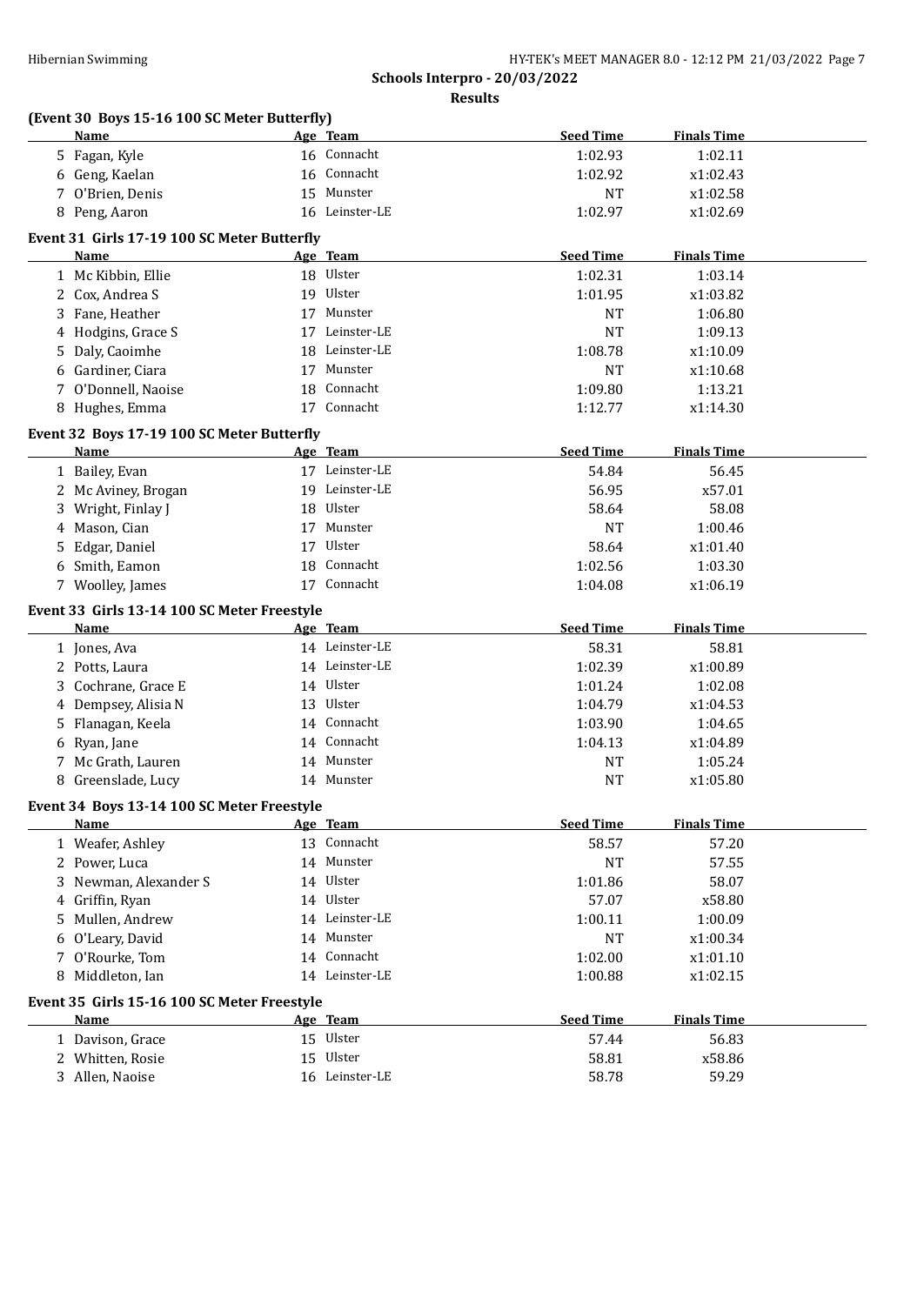|    | (Event 35 Girls 15-16 100 SC Meter Freestyle)  |                            | <b>Seed Time</b>          | <b>Finals Time</b>      |
|----|------------------------------------------------|----------------------------|---------------------------|-------------------------|
|    | Name                                           | Age Team<br>15 Leinster-LE |                           |                         |
|    | 4 Bailey, Leagh                                |                            | <b>NT</b>                 | x59.42                  |
|    | 5 Farr, Lauren                                 | 16 Munster                 | <b>NT</b>                 | 1:00.57                 |
|    | 6 Buckley, Marguerite                          | 16 Munster                 | <b>NT</b>                 | x1:01.18                |
|    | 7 Powell, Ella                                 | 16 Connacht                | 1:04.18                   | 1:03.07                 |
|    | 8 Moran, Lorraine                              | 15 Connacht                | 1:04.30                   | x1:05.00                |
|    | Event 36 Boys 15-16 100 SC Meter Freestyle     |                            |                           |                         |
|    | Name                                           | Age Team                   | <b>Seed Time</b>          | <b>Finals Time</b>      |
|    | 1 Fitzgerald, Conor                            | 16 Munster<br>15 Connacht  | <b>NT</b>                 | 52.25                   |
|    | 2 Shortt, John                                 |                            | 52.32                     | 52.55                   |
|    | 3 O'Loughlin Brophy, Killian                   | 16 Leinster-LE             | 54.63                     | 53.88                   |
| 4  | Morgan, Darragh                                | 16 Leinster-LE             | 55.53                     | x55.35                  |
|    | 5 Fagan, Kyle                                  | 16 Connacht                | 55.55                     | x55.70                  |
| 6  | Switzer, Noah                                  | 15 Munster                 | <b>NT</b>                 | x55.92                  |
|    | 7 Moan, Matthew                                | 16 Ulster                  | 56.44                     | 56.30                   |
|    | 8 Harvey, Daniel                               | 15 Ulster                  | 56.18                     | x57.06                  |
|    | Event 37 Girls 17-19 100 SC Meter Freestyle    |                            |                           |                         |
|    | Name                                           | Age Team                   | <b>Seed Time</b>          | <b>Finals Time</b>      |
|    | 1 Farrell, Danielle                            | 18 Connacht                | 57.02                     | 56.69                   |
|    | 2 Mc Alorum, Mollie                            | 17 Ulster                  | 57.11                     | 57.17                   |
|    | 3 Trait, Naomi                                 | 19 Leinster-LE             | 56.38                     | 57.43                   |
|    | 4 O;shea, Hannah                               | 17 Munster                 | <b>NT</b>                 | 59.07                   |
|    | 5 O'Sullivan, Cathy                            | 17 Munster                 | <b>NT</b>                 | x1:00.99                |
|    | 6 Kennedy, Niamh                               | 17 Connacht                | 1:00.46                   | x1:01.66                |
|    | --- Mc Kibbin, Ellie                           | 18 Ulster                  | 57.71                     | DQ                      |
|    | Event 38 Boys 17-19 100 SC Meter Freestyle     |                            |                           |                         |
|    | Name                                           | Age Team                   | <b>Seed Time</b>          | <b>Finals Time</b>      |
|    | 1 Dunnion, Cody                                | 18 Ulster                  | 50.50                     | 51.23                   |
|    | 2 Lynch, Darragh                               | 18 Leinster-LE             | 52.48                     | 53.43                   |
|    | 3 Mc Aviney, Brogan                            | 19 Leinster-LE             | 52.74                     | x54.02                  |
| 4  | Duda, Philip                                   | 17 Connacht                | 53.37                     | 54.38                   |
| 5. | Sheedy, Liam                                   | 18 Ulster                  | 52.02                     | x54.71                  |
|    | 6 Foley, Conor                                 | 18 Munster                 | <b>NT</b>                 | 55.76                   |
|    | 7 Kearney, Rian                                | 17 Connacht                | 57.05                     | x56.14                  |
|    | 8 Wilmott, Ben                                 | 18 Munster                 | <b>NT</b>                 | x56.54                  |
|    | Event 39 Girls 13-14 200 SC Meter Medley Relay |                            |                           |                         |
|    | Team                                           | Relav                      | <b>Seed Time</b>          | <b>Finals Time</b>      |
|    | 1 Leinster-LE                                  | $\boldsymbol{A}$           | 2:11.95                   | 2:06.41                 |
|    | 1) Potts, Laura 14                             | 2) Campbell, Ellie 14      | 3) Bayley, Eva 14         | 4) Jones, Ava 14        |
|    | 2 Ulster                                       | A                          | <b>NT</b>                 | 2:11.03                 |
|    | 1) Mulholland, Mia B 14                        | 2) Walker, Georgina G 13   | 3) Edgar, Emilee 13       | 4) Cochrane, Grace E 14 |
|    | 3 Connacht                                     | B                          | NT                        | 2:12.60                 |
|    | 1) Kelly, Katie 14                             | 2) Connery, Niamh 13       | 3) Flanagan, Keela 14     | 4) Ryan, Jane 14        |
|    | 4 Ulster                                       | B                          | NT                        | x2:12.63                |
|    | 1) Kennedy, Tara 13                            | 2) Burns-Atkin, Lauren 14  | 3) Jacobs, Leah R 13      | 4) Dempsey, Alisia N 13 |
|    | Event 40 Boys 13-14 200 SC Meter Medley Relay  |                            |                           |                         |
|    | Team                                           | <u>Relav</u>               | <b>Seed Time</b>          | <b>Finals Time</b>      |
|    | 1 Leinster-LE                                  | A                          | 2:09.64                   | 2:02.41                 |
|    | 1) Mullen, Andrew 14                           | 2) Corbett, Conor 14       | 3) Mc Carthy, Donnacha 14 | 4) Middleton, Ian 14    |